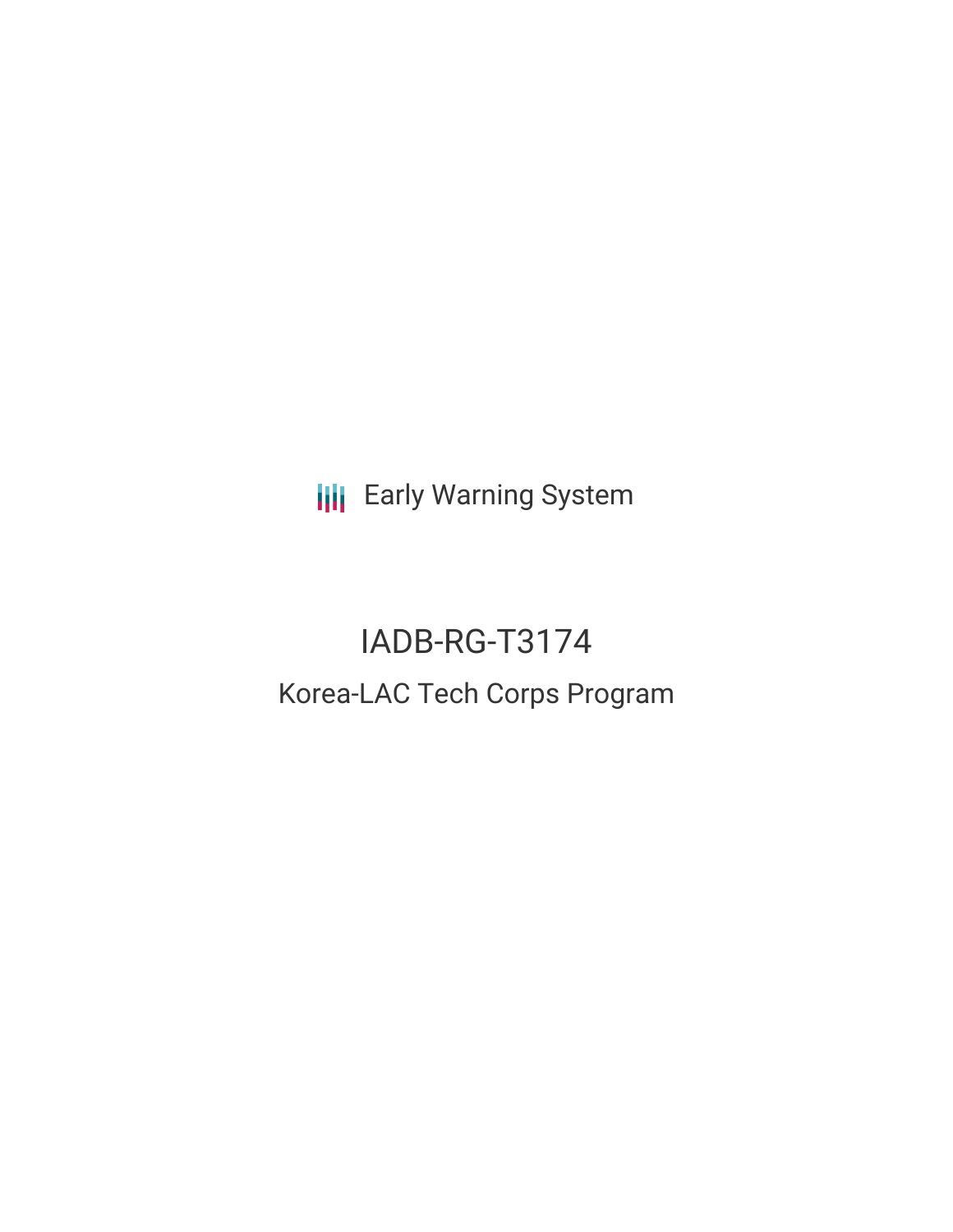

#### **Quick Facts**

| <b>Financial Institutions</b>  | Inter-American Development Bank (IADB) |
|--------------------------------|----------------------------------------|
| <b>Status</b>                  | Approved                               |
| <b>Bank Risk Rating</b>        | U                                      |
| <b>Voting Date</b>             | 2018-11-09                             |
| <b>Borrower</b>                | Regional                               |
| <b>Sectors</b>                 | Communications, Infrastructure         |
| <b>Investment Type(s)</b>      | Grant                                  |
| <b>Investment Amount (USD)</b> | $$3.00$ million                        |
| <b>Project Cost (USD)</b>      | $$3.34$ million                        |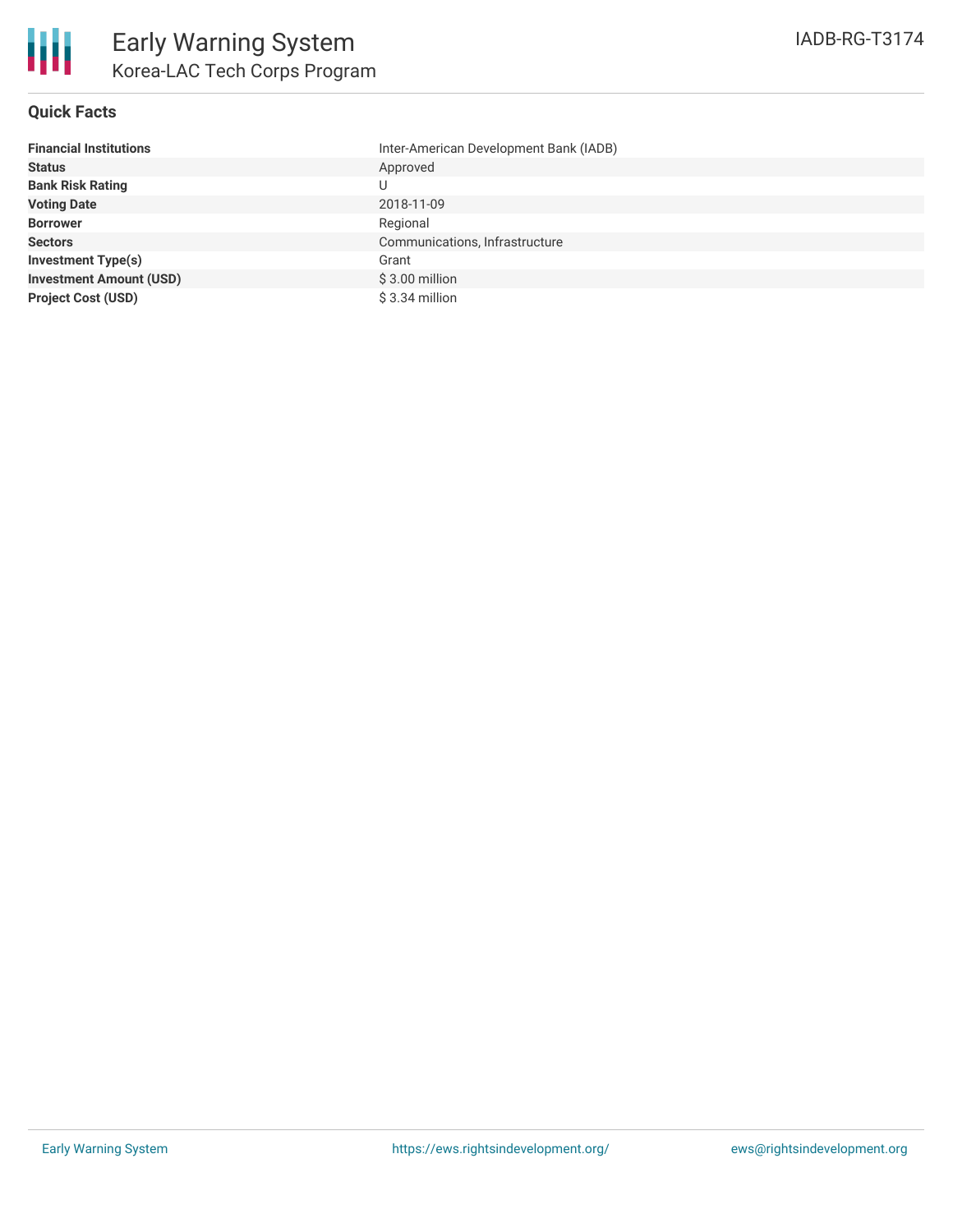

#### **Project Description**

According to the bank, this Technical Cooperation (TC) aims to contribute to building human and institutional capacity in Latin America and the Caribbean (LAC) countries in areas of knowledge where Korea has competitive advantage, especially Information and Communications Technology (ICT).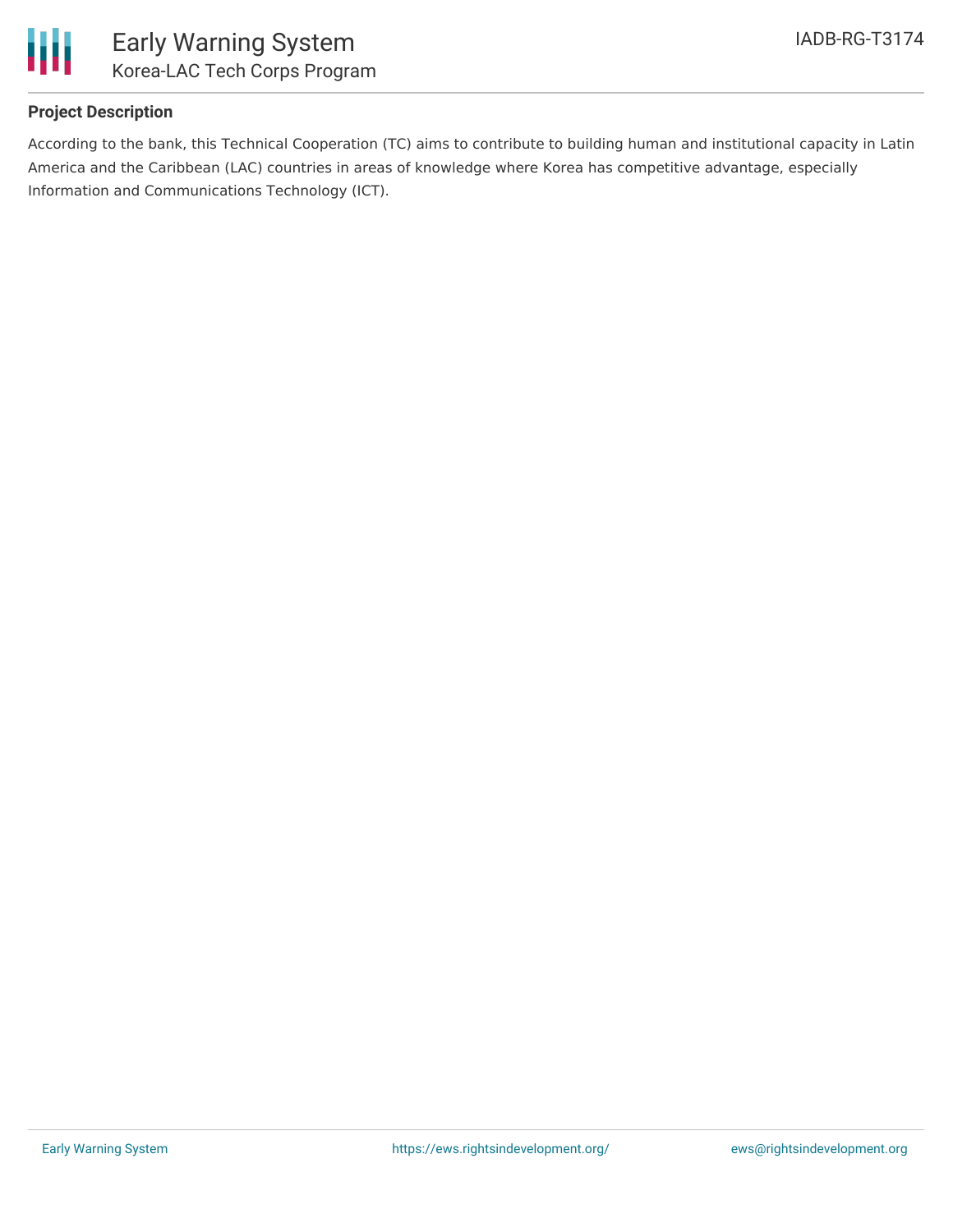

## **Investment Description**

• Inter-American Development Bank (IADB)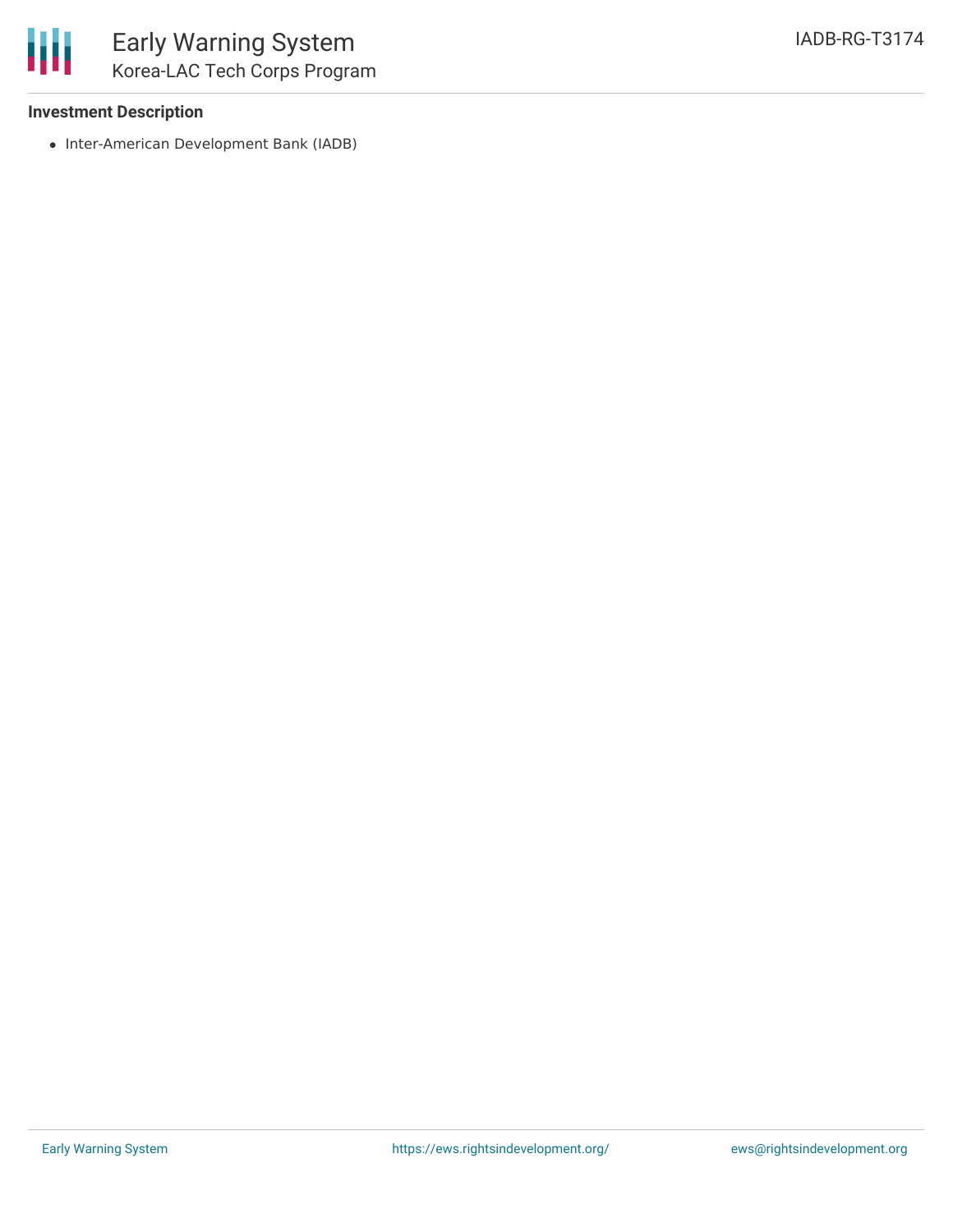#### **Contact Information**

#### ACCOUNTABILITY MECHANISM OF IADB

The Independent Consultation and Investigation Mechanism (MICI) is the independent complaint mechanism and fact-finding body for people who have been or are likely to be adversely affected by an Inter-American Development Bank (IDB) or Inter-American Investment Corporation (IIC)-funded project. If you submit a complaint to MICI, they may assist you in addressing the problems you raised through a dispute-resolution process with those implementing the project and/or through an investigation to assess whether the IDB or IIC is following its own policies for preventing or mitigating harm to people or the environment. You can submit a complaint by sending an email to MICI@iadb.org. You can learn more about the MICI and how to file a complaint at http://www.iadb.org/en/mici/mici,1752.html (in English) or http://www.iadb.org/es/mici/mici,1752.html (Spanish).